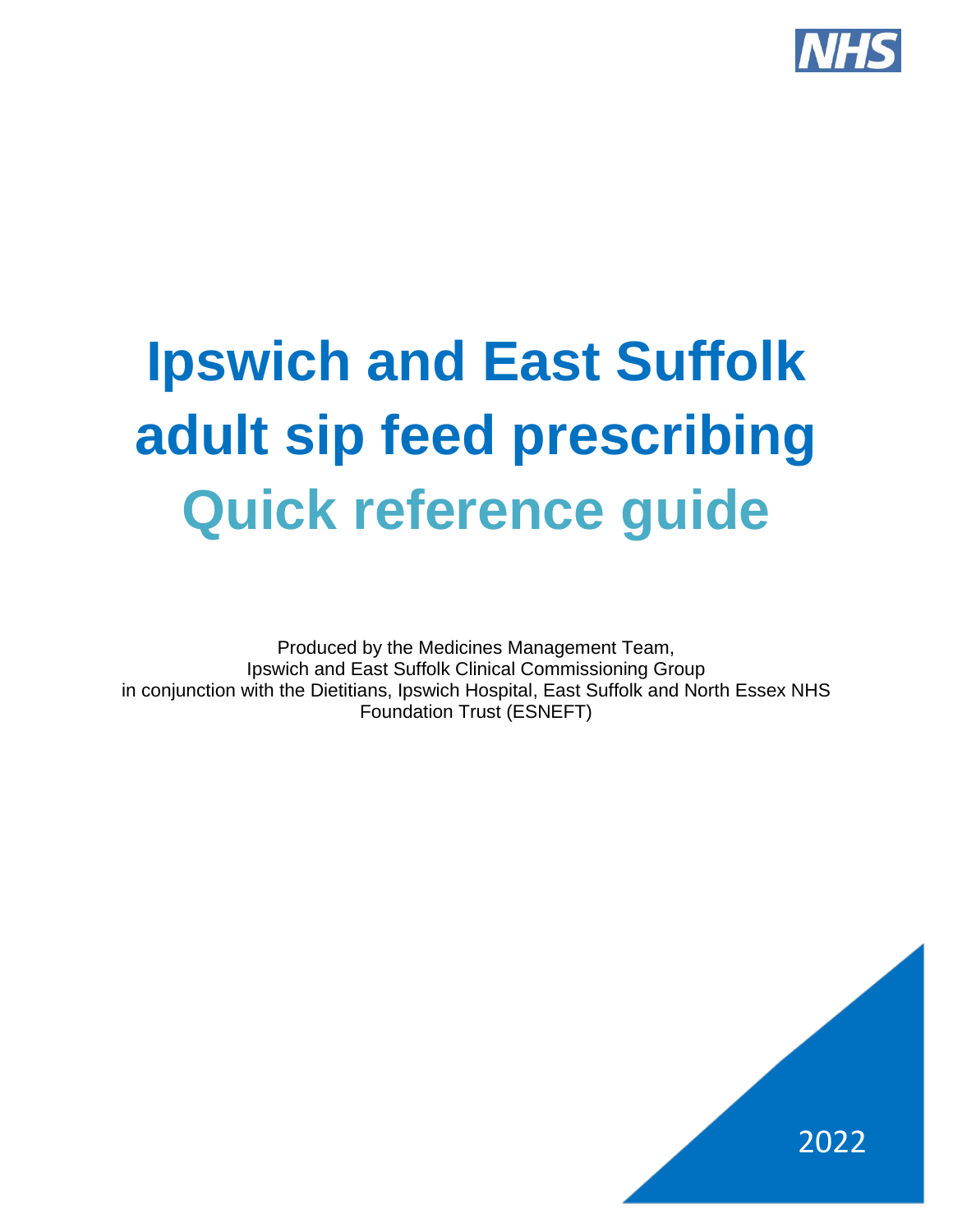

### **Nutrition Sip Feed Flow Chart (excludes residents in care homes\*)**



See back page for link to full sip feed prescribing guidelines containing MUST, MUST Local Policy, ACBS indications and NAGE leaflets \* see link on back page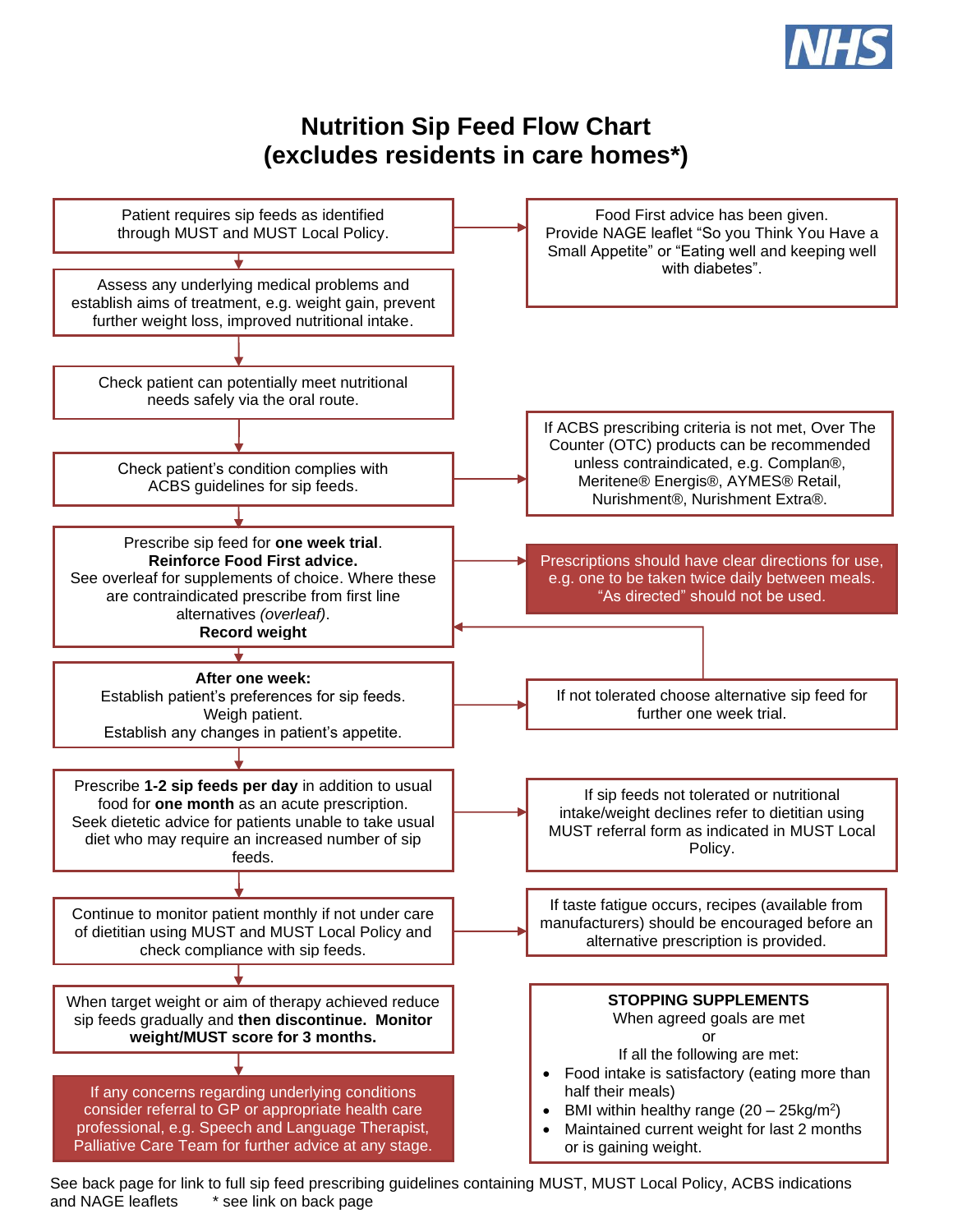

## **Sip Feed Formulary**

These are the first-line sip feeds recommended for use across Ipswich and East Suffolk, providing the most cost-effective and optimum nutritional content.

| <b>Style</b>              | <b>Product</b>                           | Unit volume     | Unit price |
|---------------------------|------------------------------------------|-----------------|------------|
| <b>Powdered milkshake</b> | AYMES Shake*                             | 57g             | £0.49      |
| *to be mixed with 200ml   |                                          | 1600g           | £13.72     |
| whole milk                | Complan Shake*                           | 57g             | £0.49      |
| ** to be mixed with 100ml | Ensure Shake*                            | 57g             | £0.49      |
| whole milk                | Foodlink Complete*                       | 57 <sub>q</sub> | £0.49      |
|                           |                                          | 1596g           | £13.72     |
|                           | <b>AYMES Shake Compact**</b>             | 57g             | £0.49      |
|                           | Foodlink Complete Compact**              | 57g             | £0.49      |
|                           | AYMES Shake Starter Pack*                | 57g             | £0.66      |
|                           | Complan Shake Starter Pack*              | 57g             | £0.67      |
|                           | Foodlink Complete Starter Pack*          | 57g             | £0.66      |
|                           | AYMES Shake Compact Starter Pack**       | 57g             | £0.96      |
|                           | Foodlink Complete Compact Starter Pack** | 57g             | £0.66      |

Patients with renal disease or diabetes should be assessed by a dietitian prior to prescribing any of the above.

#### **Contraindications are listed overleaf**

Suggested intake: 1-2 servings per day unless otherwise indicated by the clinician or dietitian.

#### **Alternative options if the above are contraindicated or not tolerated:**

| <b>Style</b>                       | <b>Product</b>                                     | Unit volume | Unit price |
|------------------------------------|----------------------------------------------------|-------------|------------|
| <b>Milkshake</b>                   | <b>Altraplen Energy</b>                            | 200ml       | £0.89      |
| (use if unable to prepare          | <b>AYMES Complete</b>                              | 200ml       | £1.05      |
| powdered milkshakes)               | Ensure Plus Milkshake Style                        | 200ml       | £1.12      |
|                                    | Nutricomp Drink Plus or Fortisip Bottle            | 200ml       | £1.12      |
|                                    | Ensure Compact or Altraplen Compact or Fortisip    | 125ml       | £1.33      |
|                                    | Compact (useful if unable to manage 200ml)         |             |            |
|                                    | AYMES 2.0kcal                                      | 200ml       | £1.63      |
| Juice                              | AYMES ActaSolve Smoothie (mix with 150ml water)    | 66g         | £1.00      |
| (use if dislike / do not tolerate  | Altrajuce or AYMES ActaGainJuce                    | 200ml       | £1.70      |
| milk or milk-based sip feeds)      | Ensure Plus Juce                                   | 220ml       | £2.00      |
| Yoghurt                            | <b>Ensure Plus Yoghurt Style</b>                   | 200ml       | £1.16      |
| (useful if taste fatigue/changes)  |                                                    |             |            |
| <b>High protein</b>                | AYMES Shake or Foodlink Complete (mix with 200ml   | 57g         | £0.49      |
| (useful for chronic wounds,        | whole milk)                                        |             |            |
| burns, fistulae)                   | AYMES Shake or Foodlink Complete (mix 57g with     | 1596g       | £13.72     |
| - seek dietetic advice if renal    | 200ml whole milk)                                  |             |            |
| function concerns                  | <b>AYMES Actagain 2.4 Complete</b>                 | 200ml       | £1.33      |
|                                    | Altraplen Protein                                  | 200ml       | £1.73      |
| <b>Fibre-containing</b>            | <b>AYMES Shake Fibre</b>                           | 57g         | £0.71      |
| (useful if constipated)            | Foodlink Complete with Fibre (mix with 200ml whole | 63g         | £0.72      |
|                                    | milk)                                              |             |            |
| <b>Savoury</b>                     | AYMES Savoury (mix with 200ml hot water)           | 57g         | £0.71      |
| (useful if prefer savoury flavour) |                                                    |             |            |

Produced by the Medicines Management Team, Ipswich and East Suffolk Clinical Commissioning Group

in conjunction with the Dietitians, Ipswich Hospital (ESNEFT).

Approved by the Ipswich and East Suffolk CCG Prescribing Workstream February 2022. Next review due February 2024.